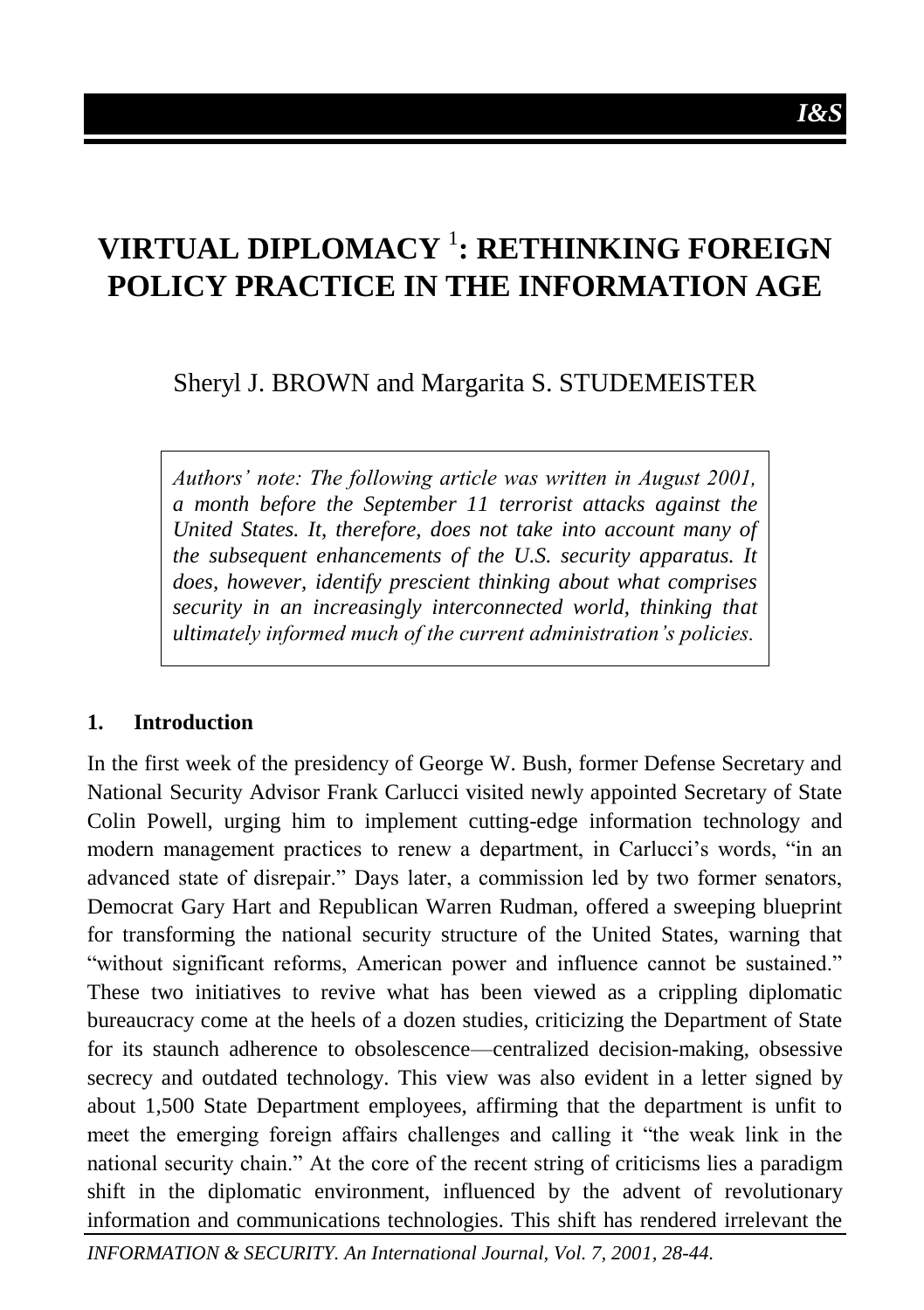traditional diplomacy still practiced at the department and its diplomatic missions abroad. The purpose of this article is to review some of the recommendations of experts for restructuring foreign affairs practices by the United States in light of the trends shaping the diplomatic environment.

First, however, consider the practical enormity of the reinvention, reform, and reengineering task for the United States in terms of its Department of State alone. At the turn of the century, the United States had relations with some 180 nations, maintaining about 260 posts, including embassies, consulates and other offices some employing less than a dozen people, others more than 2,000. About 9,000 citizens and some 30,000 foreign nationals work in those posts, and over 30 government agencies are represented abroad. At headquarters, the secretary of state oversees five undersecretaries who together manage 27 regional, functional and administrative bureaus and offices, employing nearly 6,500 people. While the costs involved in the modernization of the conduct of diplomacy may be high, inattention to the vociferous calls for change would prove an even riskier gamble in the long run.

## **2. The Changing International Environment**

Traditional diplomacy, according to Canadian diplomat Gordon Smith, is the art of advancing national interests by the practice of persuasion.<sup>2</sup> Today however not only the context but also the content of diplomacy has radically altered. The context of persuasion has expanded to include anyone anywhere connected to and affected by any of the information and communications media. And, even more disorienting, the realm of national interests now includes at the very least global economics, and, increasingly, international migration, environmental crises, terrorism, drug trafficking, weapons proliferation, and cyber harassment, all of which pose global threats but are suffered immediately and most profoundly at the local level. Therefore diplomacy, the practice of foreign affairs, is a subset of domestic policy, which is itself shaped by the expanded agenda of national security.

Twenty years ago, Robert Keohane and Joseph Nye labeled this new globalized epoch "complex interdependence."<sup>3</sup> While acknowledging their prescience, they nevertheless point out in their subsequent 1998 *Foreign Affairs* article on the subject that information and communications technologies have not entirely transformed world politics to complex interdependence. Why? Because information does not flow in a vacuum but in an already occupied political space; and because, outside the democratic zone of peace, the world of states is not a world of complex interdependence.<sup>4</sup> Collective affirmations of primary identities have recently swelled around religion, nation, ethnicity, locality, all of which tend to break up societies based on negotiated institutions in favor of value-founded communities. Nevertheless, most experts recognize that complex interdependence has become increasingly costly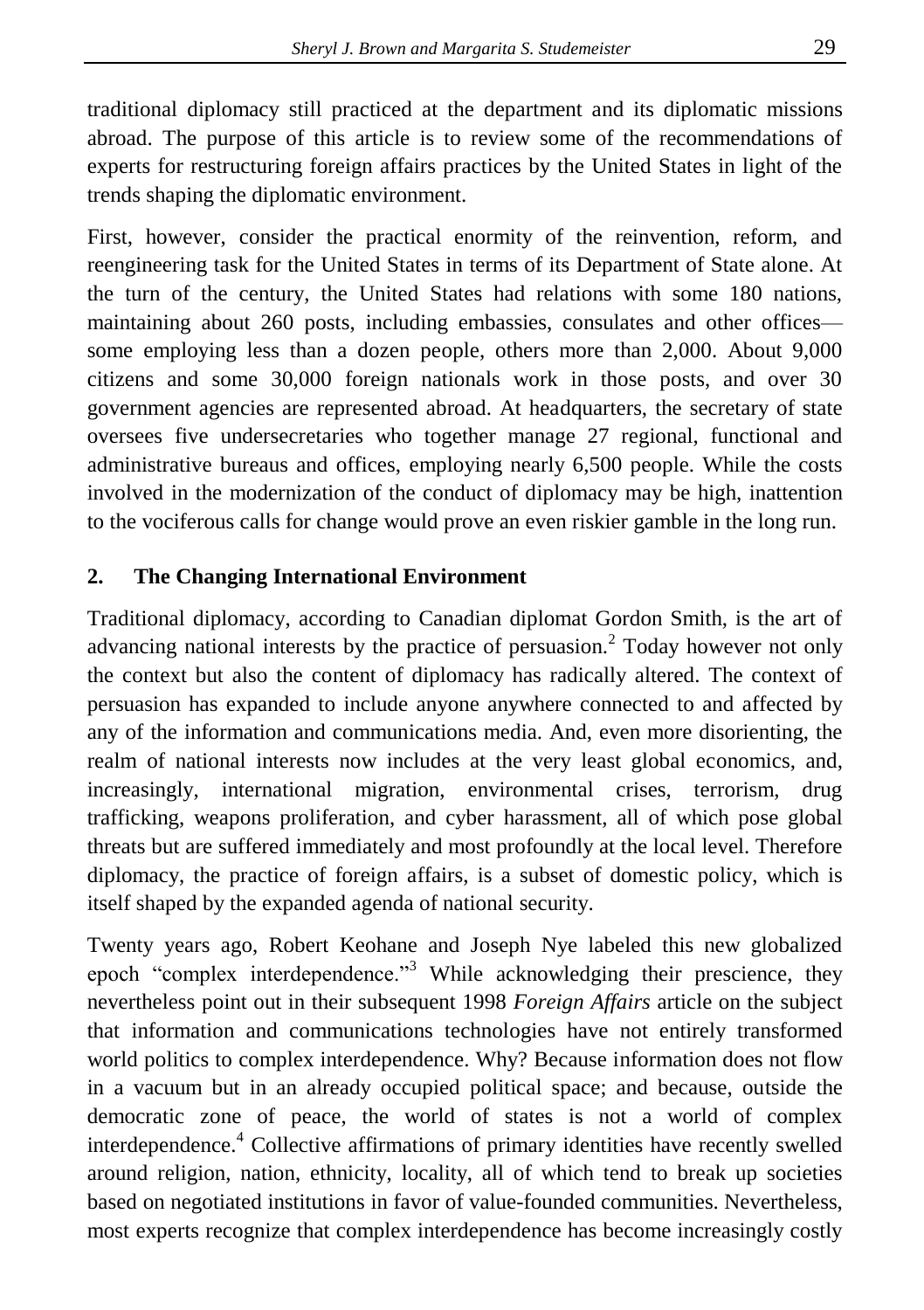for states to ignore. Prudent states play by the rules required by both old patterns and new constructs. This cannot be stressed strongly enough.

We are all too familiar with the old patterns, but what characterizes the new construct? According to James Rosenau, we are undergoing a decentralized fusion of global and local interests, which he calls "*fragmegration,"* a concept that juxtaposes the processes of fragmentation and integration occurring within and among organizations, communities, countries, and transnational systems such that it is virtually impossible not to treat them as interactive and causally linked." With fragmegration comes the dispersion of authority away from states and the growing role of decentralized governments, nongovernmental organizations, media, social movements and other transnational non-state networks as primary international actors.<sup>5</sup> What seems most to characterize this transition period and perhaps the emerging paradigm is the profusion of asymmetrical relationships between state and non-state actors, including activities sponsored or carried out by such diverse supraindividuals as software mogul Bill Gates, global financier George Soros, globetrotting diplomat and former US President Jimmy Carter, media emperor Ted Turner, and terrorist mastermind Osama bin Laden.

The new contenders for international power are information mobilizers that coalesce around issues and augur ill or well depending on one"s point of reference in the global network. These contenders are most notably represented by the already internationally powerful multinational corporations and loose communities and coalitions of non-governmental and international organizations, citizens and groups displaying a variety of allegiances, including expatriates and diasporas. Although they do not have the official power to recognize or withhold recognition from states, with leverage bolstered—because extended and accelerated—by an able use of networks, they often influence states to do so. Loose coalitions, in particular, represent the international public at its most mobilized and articulate. One need only think of the landmine ban campaign, which effectively established a global policy on the basis of pressure from a network of diverse groups scattered around the world. The lack of group or community homogeneity and hierarchy among these global, popular campaigns confounds states and foreign ministries. All too often, they scramble to project an authoritative position—via competition or cooperation, or both—in this fluid international landscape.

Few thinkers have understood and written about the dialectic that informs the political transition from territory-based power to network-based power as well as French diplomat and political philosopher Jean-Marie Guéhenno. In *The End of the Nation-State* he declares, "Territorial sovereignty is no longer sacrosanct." "We have lived in the two-dimensional world of territorial power," Guéhenno asserts, "and we are entering what one could call the three-dimensional world of network power." The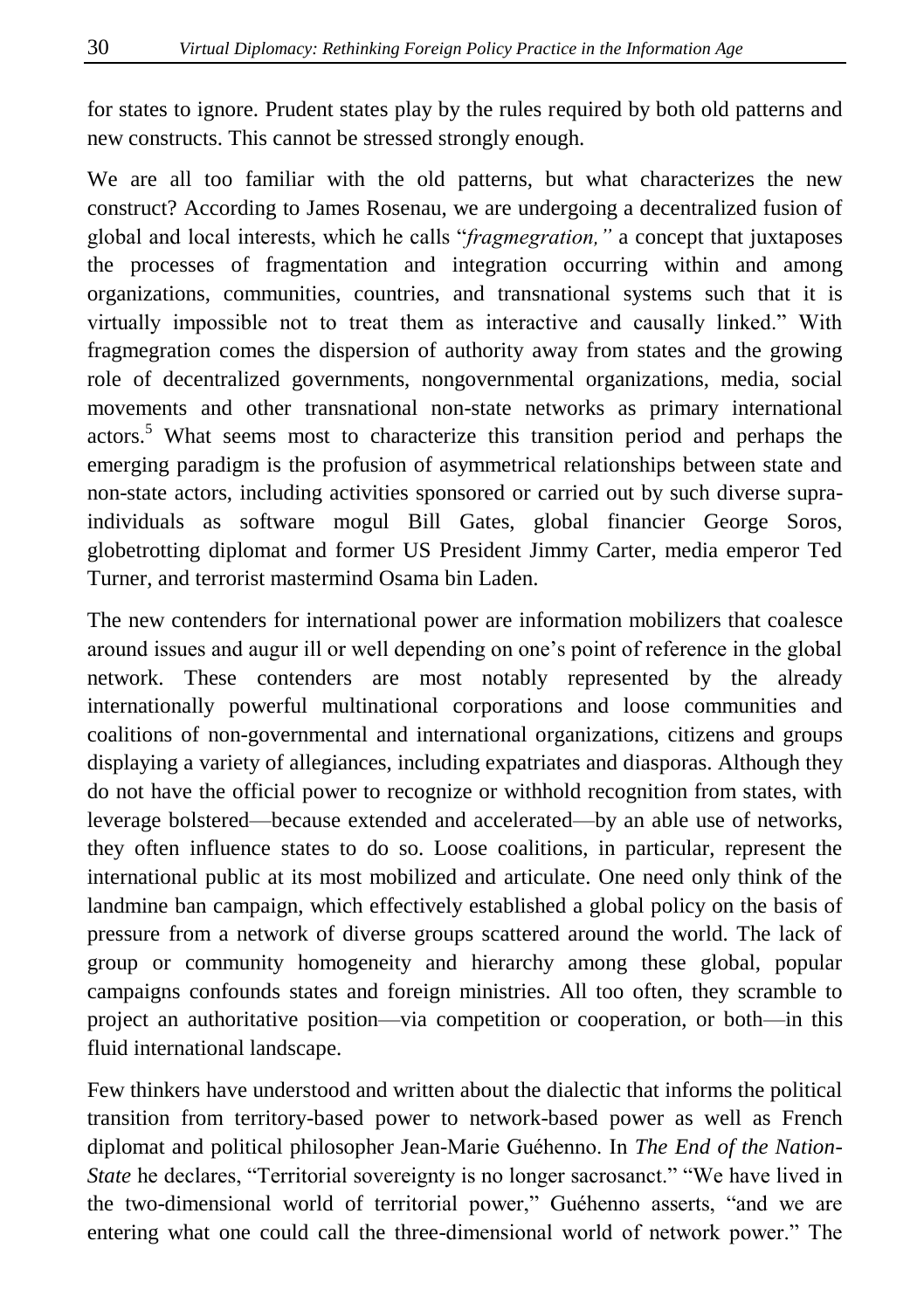integrity, power, and security of the nation-state are challenged by multinationals from above and by ever-shifting coalitions of networked interest groups from below. The ability of nation-states to tax and to require duties associated with citizenship the basis of a state"s power, its treasure and its armies—is seriously threatened by opportunities afforded by information and communications technologies. On the one hand, responding to economic opportunities, multinationals locate themselves in tax friendly environments regardless of "national interest." On the other hand, individuals live conveniently or by force of economics or politics as expatriates and diasporas all over the world. Both exert political pressure not only on their native countries but also on other nation-states as well. $<sup>6</sup>$ </sup>

The reigning political requirement within this shifted international paradigm is transparent and accountable governance. Transparency necessarily guides not only official relationships but also the relationships between public and private sectors and among individuals. Because each state's public has expanded far beyond the state's geographical borders and its collective values, each state, by way of accessing its citizens far and wide, renders itself accountable to all publics, not least of which is the indefinite but potent international community. The appearance of official transparency is required and at the same time states have realized that the playing field has so flattened that they must pitch their case before all of these publics, including even such individuals—the same as any other viewing constituency—like Iraqi President Sadaam Hussein or North Korean leader Kim Jung Il, who represent nations considered as sponsors of international terrorism by the United States. Thus, the potency of regimes stands or falls according to public opinion polls derived from what Guéhenno calls the mediazation of a wired world.

Although fragmegration threatens nation-states" conventional hold on power, savvy states should recognize these new conditions as an opportunity to implement revolutionary approaches to global affairs strategies and management. To date however, nation-states, confused by their loss of authoritative hold on conventional power, do not yet recognize that power as such is not devolving to other institutions but to the means to coalesce in order to pursue common interests. What states lose in control, they could regain in influence.

Thinking differently about the nature of power is perplexing to say the least. The Information Age-fostered "hard power" (or coercion) versus "soft power" (or persuasion) distinction has turned conventional theories about national security inside out. Popular persuasion in lieu of hardball coercion is neither an easy sell to nationstates (beyond a necessary overlay for optics in the toolbox of national defense) nor once grasped, learned and implemented with aplomb. According to this perspective, today, having the means to promulgate the most persuasive information to the most people the most rapidly turns out to be as important, if not more important, than a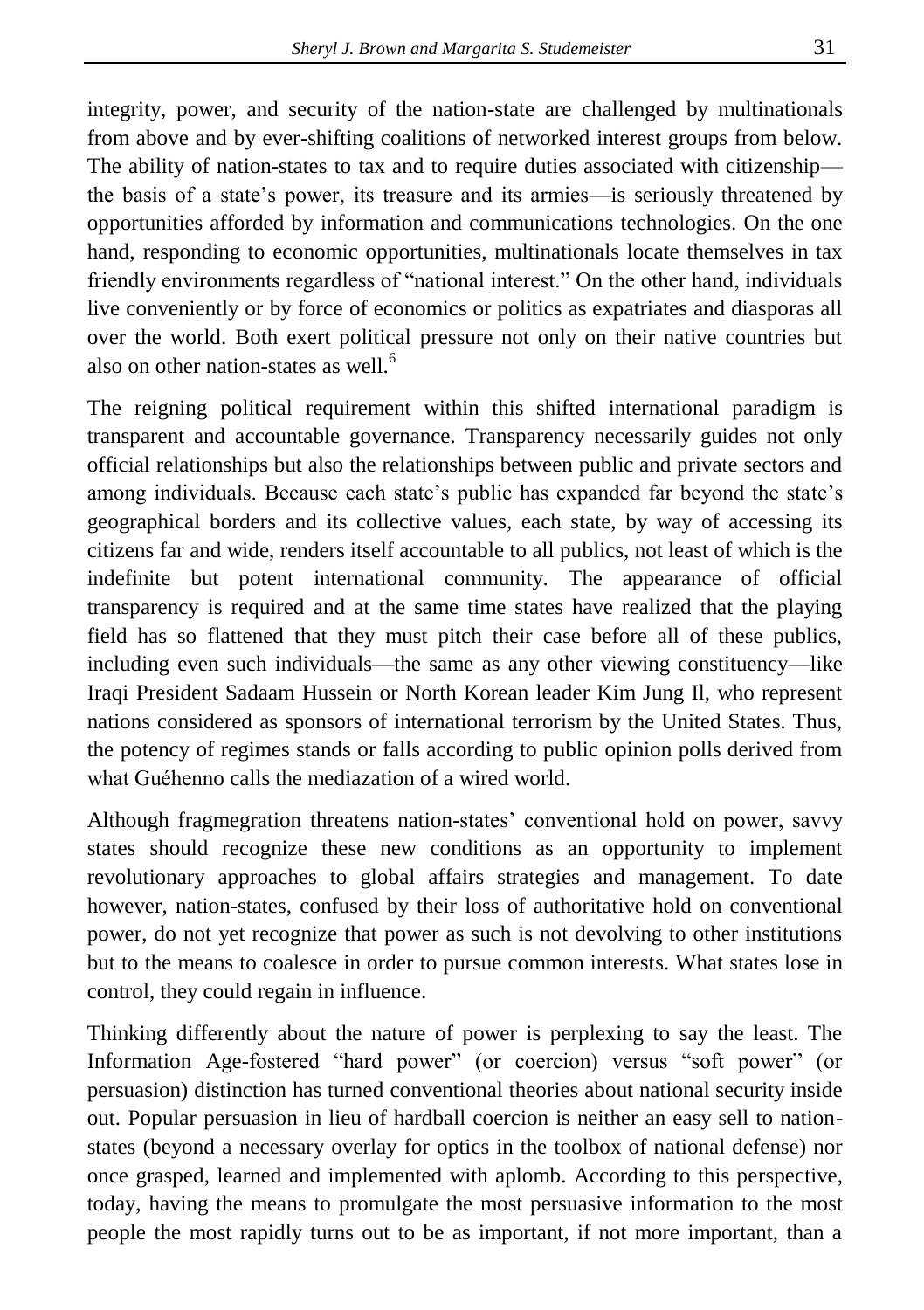first-strike weapon system. Above all, access, information, and connectivity are essential components of wielding this new power to influence. This particular power is evanescent, associated with recognizing and pursuing a common objective, then reforming with another collective or group in order to actualize another objective. Not so easy for a state to develop and manage a deliberately fluid and inconstant set of policies to govern theaters of operation from the local to the global.

Rosenau describes this coalescing phenomena as "spheres of authority" (SOA). He argues that SOAs have begun to supercede nation-states in terms of mobilizing and wielding effectual power.<sup>7</sup> Guéhenno portrays this phenomenon as the principal dynamic of a new "imperialism," which he likens to Rome"s loose global empire. Instead of an authentic political space, collective solidarities will form and dissolve based on dominant perceptions and resulting interests—like multiple organisms, they morph protean-like according to conditions and needs. "It is a field of forces, of imbalances, in which the will to increase the number of one"s connections is counterbalanced by the fear of losing control of the networks that have already been set up … a gigantic stock exchange of information that never closes," writes Guéhenno. "The more information there is," he continues, "the more imbalances there are: as in a great meteorological system, a wind that creates a depression here, causes high pressure elsewhere."<sup>8</sup>

In a similar vein, Information Age analysts John Arquilla and David Ronfeldt observe that diplomats will have to realize that a new realm is emerging—the noosphere, a global "realm of the mind"—that may have a profound effect on statecraft. Second, they say that the information age will continue to undermine the conditions for classic diplomacy based on realpolitik and hard power and will instead favor the emergence of a new diplomacy based on what they call noopolitik (nu-oh-poh-li-teek) and its preference for soft power. Noopolitik, they write, is an approach to diplomacy and strategy for the information age that emphasizes the shaping and sharing of ideas, values, norms, laws, and ethics through persuasion. "Both state and non-state actors may be guided by noopolitik; rather than being state-centric," argue Arquilla and Ronfeldt, "its strength may well stem from enabling state and non-state actors to work conjointly." "The driving motivation of noopolitik cannot be national interest defined in statist terms," they opine. "Realpolitik pits one state against another," conclude Arquilla and Ronfeldt, "but noopolitik encourages states to cooperate in coalitions and other mutual frameworks<sup>"9</sup>

Noopolitik is an approach to statecraft that can be undertaken as much by non-state as by state actors. Noopolitik makes sense in today"s networked world because knowledge is the coin of the realm, permeating the multiple levels of the local to global infrastructure in ways that classic realpolitik cannot rival. That said, governments are currently structured to conceive, plan, and operate according to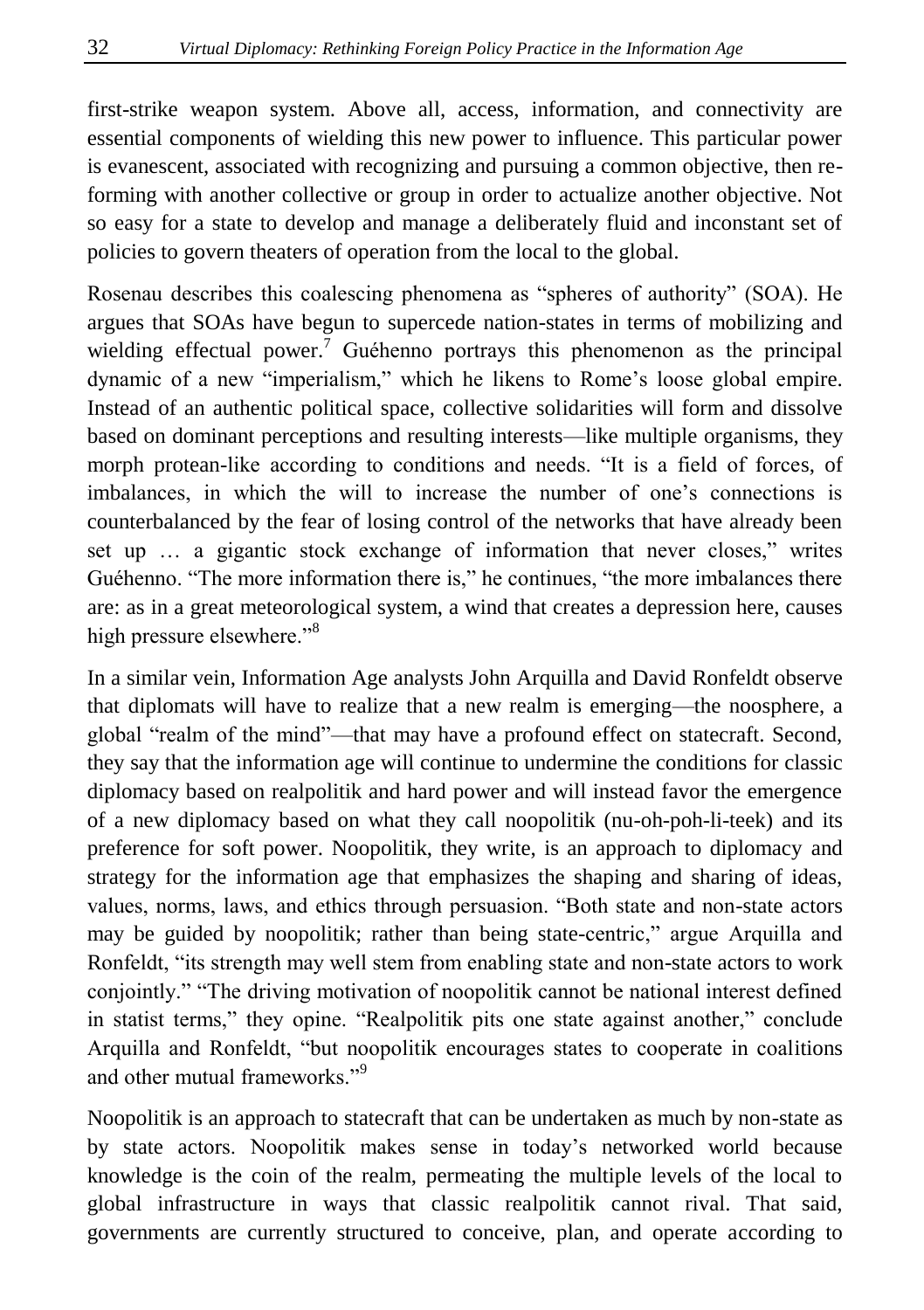realpolitik within an exclusive nation-state construct. How will they, particularly the United States, make the transition between realpolitik and noopolitik policymaking and practice?

# **3. Peering into the Crystal Ball: Threats and Conflicts Up to 2015**

If we accept the findings of intelligence analysts and independent experts, globalization and the quality of governance are shaping the diplomatic environment. Thus, transnational issues and an increasingly interconnected world require governments to develop greater communication and collaboration between their national security and domestic policies, according to this recent National Intelligence Council report entitled *Global Trends 2015: A Dialogue About the Future with Nongovernment Experts*. Furthermore, cooperation will be essential to identifying threats and to developing interdisciplinary responses to counter them.<sup>10</sup>

Information and communications technologies have profoundly contributed to transform the international system and not all to the good. These technologies will continue to drive the global economy, to empower non-state actors, as well, the report warns, as to facilitate illegal and destabilizing activities by rogue states, organizations and individuals. Moreover, the networked global economy distributes information, ideas, values, capital, goods and services to people unevenly. Its reach and benefits are not available to groups, countries and regions already facing economic stagnation, political instability and cultural alienation. Further distancing from the values and conventions that in effect hard-wire the world"s liberal democracies exaggerates the destabilizing conditions and violent expressions of political, ethnic, and religious extremism. Even advanced nations however will be at risk of succumbing to financial volatility and enduring a widening economic gap as they become increasingly interdependent. As a result, the United States and other developed nations will be drawn to focus on "old-world" problems at the same time as focusing on managing the "new-world" challenges.<sup>11</sup>

## *3.1 What Kinds of Threats and Conflicts Loom Ahead?*

War among northern developed countries is unlikely in the future. Far more probable are frequent small-scale internal upheavals to less frequent regional interstate wars among southern developing countries. For instance, regional rivalries and antagonisms such as India-Pakistan and the Middle East will demand the attention of the international community. Internal conflicts tied to religious, ethnic, economic or political identities will remain at current levels or possibly increase. Illegal and destabilizing activities by disaffected nation-states, terrorists, arms dealers, drug traffickers and organized criminals can escalate, and the lethality of these conflicts can increase, given the availability of weapons of mass destruction, longer-range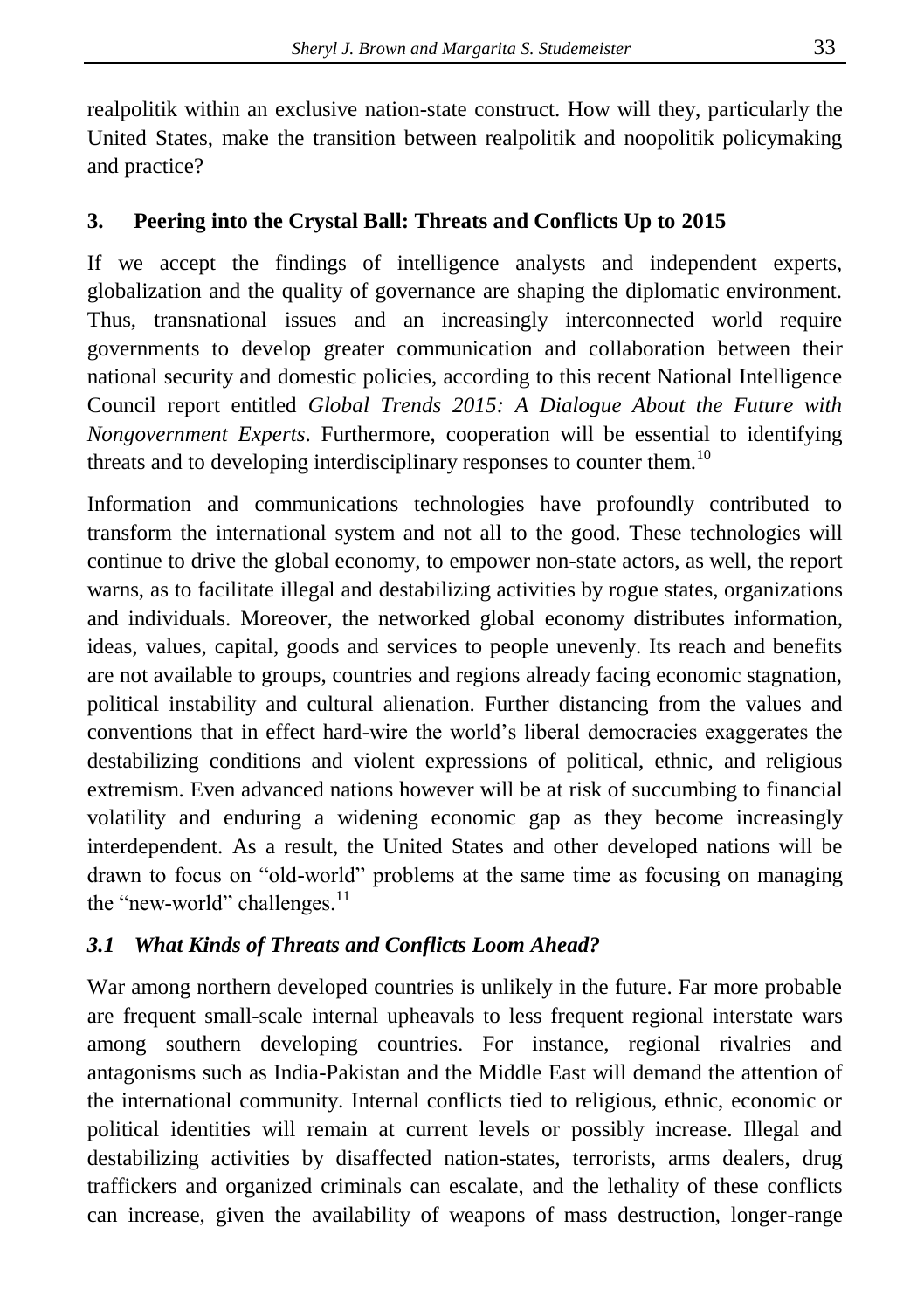missile delivery systems and other technologies diffused or transferred unhampered across porous geopolitical borders and into their hands.<sup>12</sup>

Occupied with domestic issues that easily take precedence over messy international crises, which offer costly no-win engagements, developed nations will minimize their direct involvement by delegating to the United Nations and regional organizations the management of such conflicts. Growing transnational problems will require international or multilateral cooperation to handle a range of issues from economic volatility, migration, scarce resources, humanitarian, refugee and environmental crises, terrorism, all the way to cyber threats. When the international response fails, the United States will be called to broker solutions, negotiating with a wide array of state and non-state actors. $13$ 

The report concludes that although nation-states will continue to have a dominant role in the international system, governments will have diminished control over flows of information, diseases, migrants, weapons and financial transactions across their borders. The fate of nation-states will increasingly be linked to adaptation to the emerging global trends and to the quality of governance provided to citizens. Effective governance, in turn, will depend on the ability and agility of nation-states to engage in partnerships with non-state actors to exploit the opportunities and manage the vulnerabilities and threats in the globalized diplomatic environment.<sup>14</sup>

## **4. Institutionalizing Change: The Current State of US Diplomacy and Beyond**

The two most recent calls for reform among the US foreign policy agencies, Carlucci"s State Department reform proposal <sup>15</sup> and the *US Commission on National*  Security/ $2I^{st}$  *Century Report*,<sup>16</sup> saw the light of day at an opportune time, coinciding with newly inaugurated President George W. Bush's appointment of new secretaries of state, defense, and treasury, and a national security advisor. Each proposal is the latest in a recent surge of attention to the lack of alignment between the prevailing international conditions and these foreign affair agencies" Cold War mission, practices and tools. Each proposal builds on the findings of preceding reports; accordingly, the views and recommendations made in the two pioneering reports, *Reinventing Diplomacy in the Information Age*, published by Center for Strategic and International Studies (CSIS) <sup>17</sup> and *Equipped for the Future: Managing U.S. Foreign Affairs in the 21<sup>st</sup> Century*, funded by the Henry L. Stimson Center, <sup>18</sup> both in October 1998, are adopted, adapted, and extended in the Carlucci and national security commission 2001 reports.

*Reinventing Diplomacy* is the product of a blue-ribbon panel under the able direction of a former administrator of the now-defunct United States Information Agency, Barry Fulton. The panel"s report recommending drastic reforms in the culture,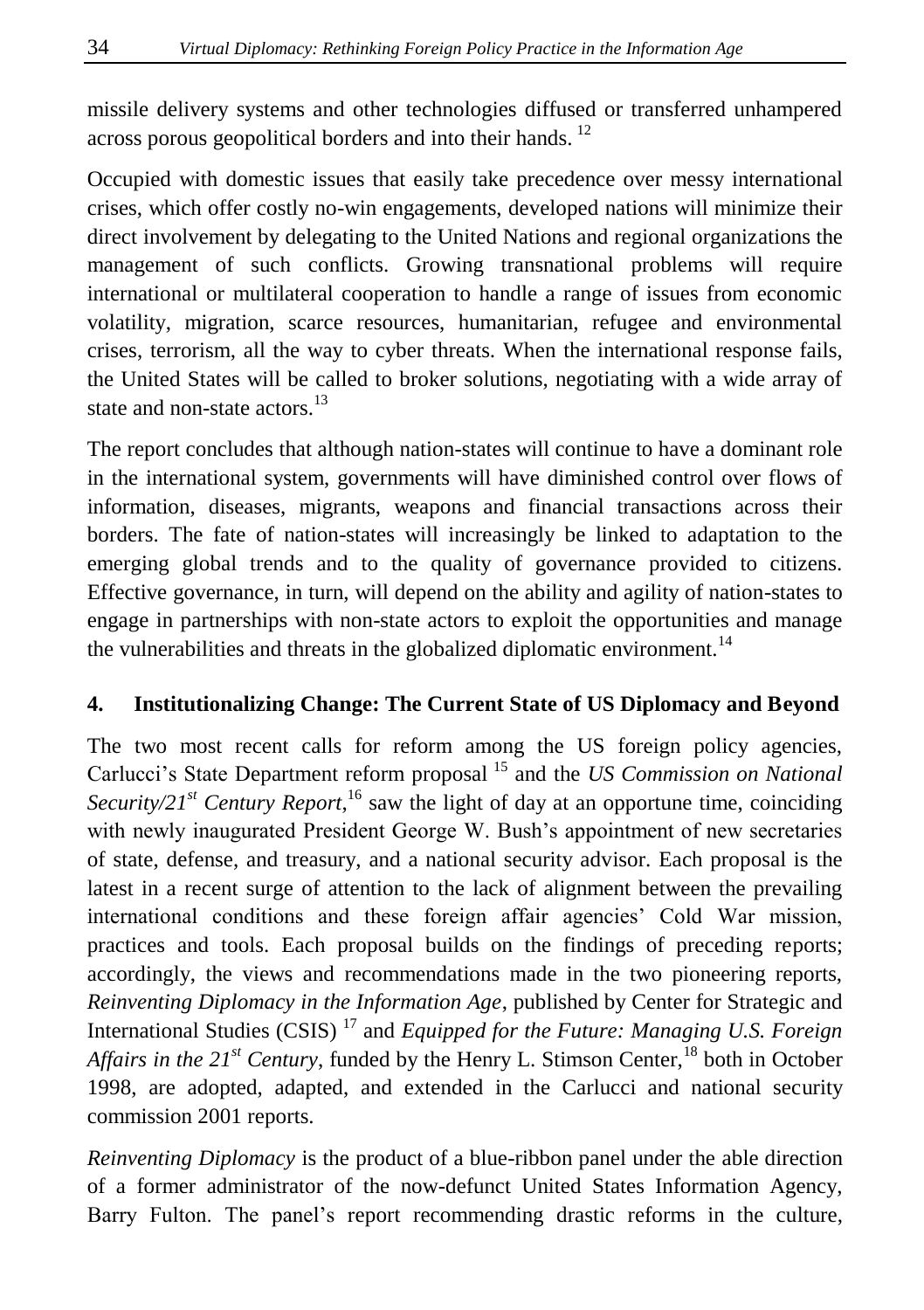management, priorities, and information and communications technologies at the State Department has clearly influenced the Carlucci report. *Reinventing Diplomacy* offers six strategies to turn around the antiquated practices of the foreign affairs department. It calls for an end to the culture of secrecy and exclusivity that shrouds diplomatic practice, by placing greater emphasis on public awareness and opinion and on broader participation and networking, while balancing the requirements of security and openness. The second and third strategies involve reforms of management and human resources practices—replacing the hierarchical structure with a network management model, and overhauling workforce policies. These changes require a concomitant information technology strategy. The last two proposed strategies define the strategic priorities of diplomacy. Namely, the report emphatically recommends engaging publics at home and abroad and promoting US policies and values, as well as expanding global markets and supporting US businesses in activities abroad, as ways of advancing the national interests of the United States in a globalized environment.<sup>19</sup>

In a complimentary mode, the Stimson Center"s *Equipped for the Future: Managing US Foreign Affairs in the 21st Century* makes a vigorous appeal for international engagement and a corresponding State Department reform. If "America is to be engaged in the world as it must," the report explains, "then the real questions become how it must be engaged, and what structures and institutions will most efficiently and effectively allow the nation to achieve its goals." At one point, it calls for an expanded and more inclusive promotion of national interests abroad, including tapping into, engaging with, and supporting the myriad individuals and groups conducting international relations—business people, governors and mayors, sports and entertainment figures, charitable and humanitarian organizations. It concludes with a sobering admonition to Congress about providing stable and adequate levels of funding: "Diplomacy on the cheap," the report warns, "is simply failed diplomacy," adding that "it costs money to maintain peace—that is, knowing how, when, and with whom to make the person-to-person contacts to persuade, cajole, and influence decisions in the direction of peace." Especially noteworthy in terms of the ultimate influence these two reports had on the current administration was the participation on the Stimson Center panel of Frank Carlucci, Condoleezza Rice and Colin Powell the latter two, the new Bush administration"s national security adviser and secretary of state, respectively.<sup>20</sup>

The report of the US Commission on *National Security/21st Century* attempts to meet the profound challenges facing conventional notions about national security implicit in the two earlier analyses. National interests and national security are the counterpoint of the nation-state"s foreign policy agenda, which is itself a subset of domestic policy as that policy responds to the reality of our complex global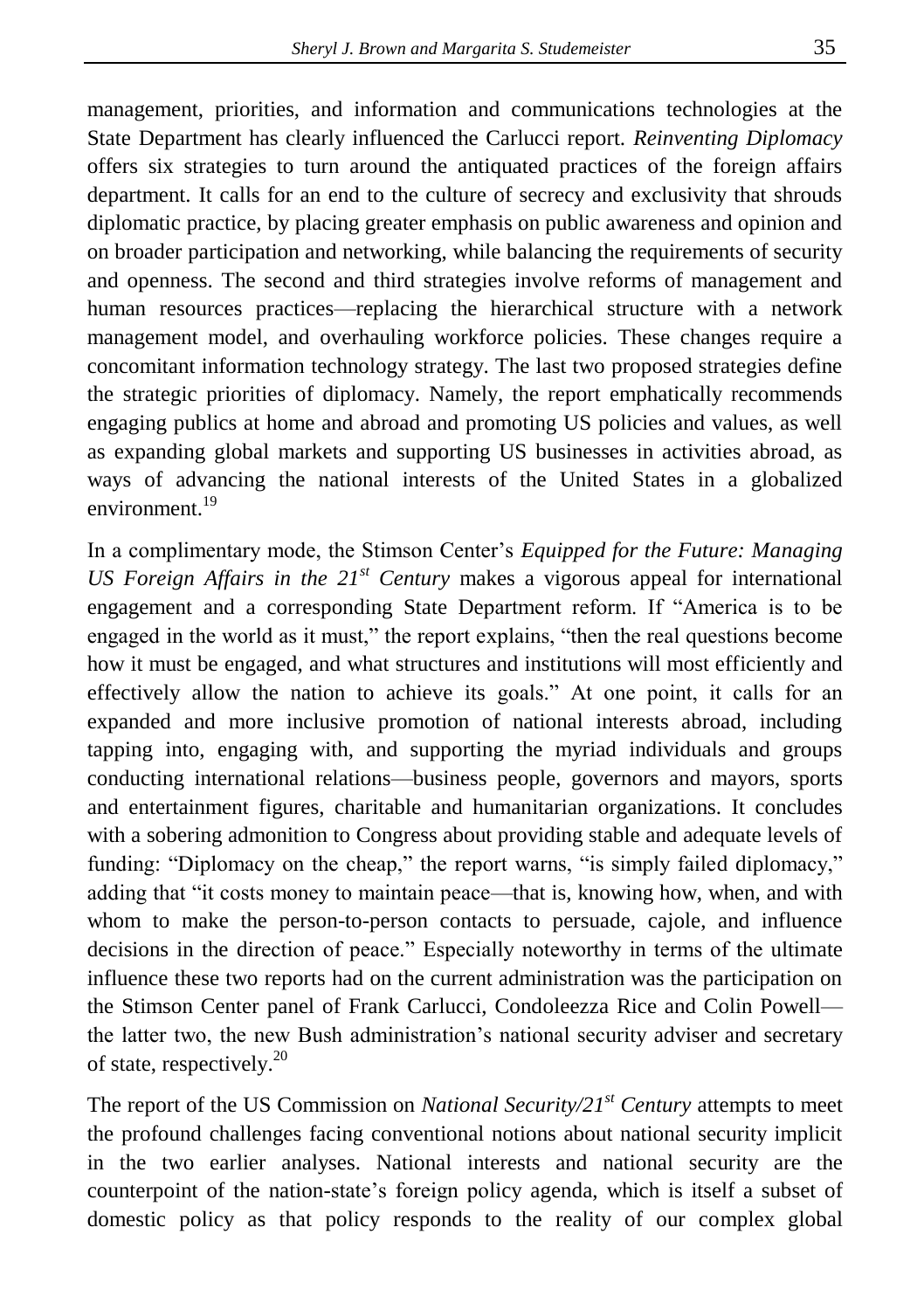interdependence. In other words, all government agencies in some way conduct foreign affairs and are thus foreign affairs agencies. In the commission report preface, Gen. Charles Boyd, executive director of the commission, underlines the gravity of the stakes at risk and the boldness required to meet the challenge, as he describes the commission"s mission:

"[T]hinking out a quarter century, not just to the next election or to the next federal budget cycle. … searching out how government *should* work, undeterred by the institutional inertia that today determines how it *does* work … conceiving national security not as narrowly defined, but as it ought to be defined to include economics, technology, and education for a new age in which novel opportunities and challenges coexist uncertainly with familiar ones."<sup>21</sup>

The commission, a 14-member expert body, was charged to take a broad view of national security during a three-year, phased process. Convened in 1997, it is the first commission to conduct an overall review of national security strategy since 1947. It sought to reverse what it perceived as the loss of global influence and critical leadership by the United States. Pointing out that "dramatic changes in the world since the end of the Cold War of the last half-century have not been accompanied by any major institutional changes in the Executive Branch," it deplores the lack of a comprehensive national security strategy to guide policymaking and resource allocation. The report decries several interrelated trends—the policymaking role that the National Security Council has gradually assumed, the continued predominance of military concerns driving the intelligence community in the post-Cold War period, the growth in size and activities and failure to privatize many support activities of the Department of Defense. It is time, the commission emphasizes, for an overarching strategy to drive the development and implementation of national security policy under the leadership of the president and in accordance to a national security budget, "focused on the nation's most critical strategic goals."<sup>22</sup>

That "new age" according to the commissioners requires that multilateral cooperation govern policy formulation and implementation. Recognizing the United States has a special international role because of its power, wealth, and interests, the commissioners point to the cultural and political values that promote political pluralism, freedom of thought and speech, and individual liberty that make the United States first among equals. They hastily add however that

"as the prime keeper of the international security commons, [the United States] must speak and act in ways that lead others, by dint of their own interests, to ally with American goals. … If it is too arrogant and self possessed," affirm the commissioners, "American behavior will invariably stimulate the rise of opposing coalitions … Tone matters."<sup>23</sup>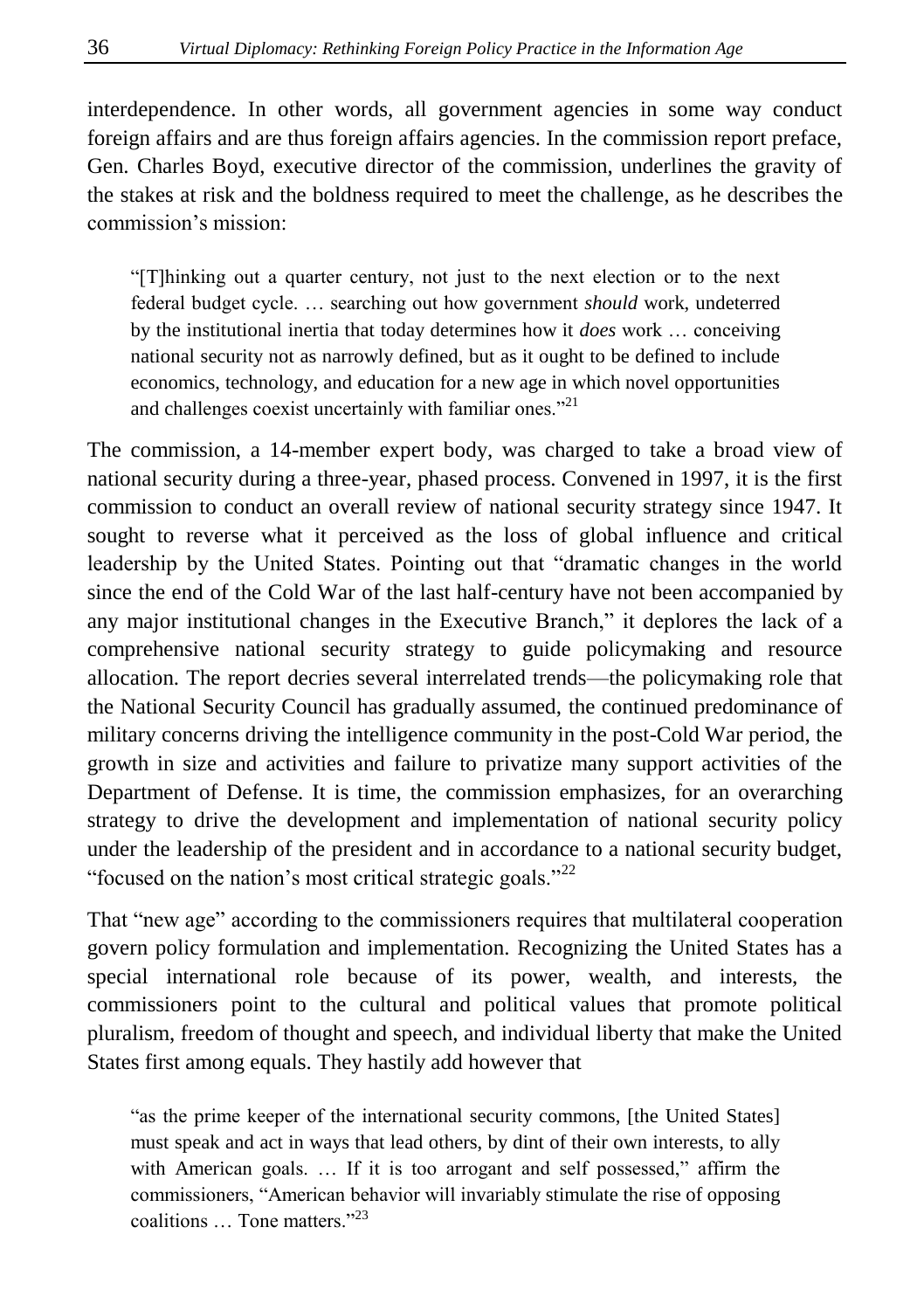In other words, noopolitik and soft power are the means by which global stability, thus national interests, is secured and national security thereby maintained.

To date, this report is the most comprehensive and far-reaching, sounding themes reminiscent of Rosenau"s fragmegration and Guéhenno"s three-dimensional world of network power, and proposing overarching objectives for US foreign and national security policy. While maintaining "homeland defense," the commission advises, the US government should ensure "social cohesion, economic competitiveness, technological ingenuity, and military strength." It should also seek the integration of the key major powers, particularly China, Russia and India, into the mainstream of world politics, as well as promote, along with others, the networked global economy and contribute to the effectiveness of international institutions and international law. Alliances and other cooperative mechanisms must be adapted to partners who are interested in affirming their autonomy and responsibility. Ultimately, the commissioners assure us, the United States will be best served by supporting international efforts designed to tame the disintegrative forces at work everywhere.<sup>24</sup>

Two particular areas illustrate the commission"s understanding of what is risked if sufficient attention is not paid to current global changes. First, emphasis of "homeland defense" strategies could appear curious in the context of a serious appreciation for the effects of globalization except that physical borders and cyber borders have become more, not less, critical in protecting the infrastructures that allow the global economy to flourish. As important as the geographical integrity of the homeland is, cyber integrity links us with the rest of the globe. The geographical and the cyber entities are today inseparable. Community is lived both physically and virtually, horizontally and vertically. We are irretrievably *fragmegrated*.

The second area that receives emphasis is national education, which the commissioners go so far as to characterize as in a state of crisis. Such emphasis is reminiscent of President John F. Kennedy"s concern for education as a national security issue, charging his generation to prepare to put a man on the moon. Of course, his injunction came during the hottest period of the Cold War and at time when space exploration had become a major area of contest, commonly known as the space race. The Soviet Union had launched the world"s first artificial satellite in 1957, revealing a technological gap that provided the impetus for increased funding not only for aerospace endeavors, but more broadly, for technical and scientific education. This commission's call to arms is no less urgent.

National homeland defense and science education enhancement are two recommendations, which, if not understood within the context of the commissioners" overall thinking, could seem tired, even retrospective. In fact, they are the opposite and need serious, immediate attention by all US citizens, not just the government.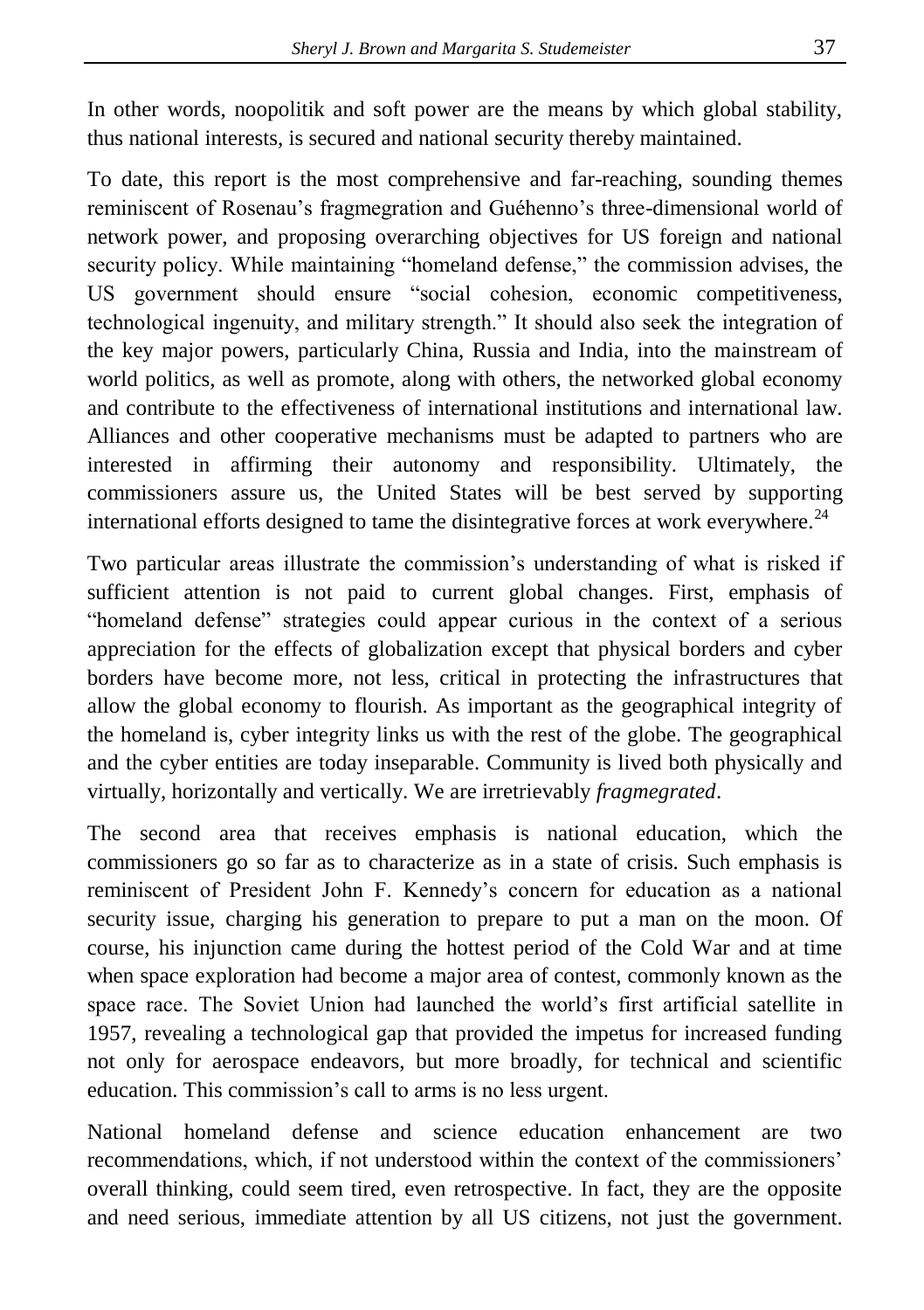The commission"s other recommendations single out specific governmental branches as needing top to bottom reform to reengineer themselves to plan and react more coherently, efficiently, and effectively. To that end, the commission"s last recommendation reminds us of the nearly forgotten, but critical role Congress plays in foreign policy development and implementation. Here the commission recommends a full review of the role of Congress in national security and foreign policy, with the objective of streamlining the budgetary process and oversight responsibilities and improving continued consultation and coordination required between the executive and legislative branches of government. This recommendation dovetails with the Carlucci report, which puts as much emphasis on congressional responsibility in guiding the State Department"s reform as it does on the reform it calls for at State.

Sponsored by the Council on Foreign Relations and CSIS, Carlucci"s Independent Task Force on State Department Reform inextricably ties the future successful retooling of State to Congress" oversight, making both accountable to each other and to US citizens. Carlucci"s "resources for reform" plan has reportedly gathered support from Powell and members of Congress, leading to, if not optimism then, a degree of guarded hope for change. According to this plan, substantial resources will be necessary for reform inasmuch as reform will be necessary to obtain resources from Congress. It is an exchange arrangement whereby the State Department would receive the considerable funds to upgrade computers, telecommunications and security in exchange for streamlining the department's management, rebuilding its credibility as the center of foreign policy-making and implementation, and improving coordination with Congress.

The report of the task force led by Carlucci recognizes that current interagency coordination for policy development and implementation is ineffective. Additionally, bifurcation of policy-making and budget management, a culture of secrecy, low morale, inattention to staff recruitment and development, obsolete information and communications infrastructure, dilapidated and insecure facilities, and the diminished authority of ambassadors to oversee resources and staffs of many agencies housed in missions abroad plague the department. Persuading both sides of the exchange relationship would be a Herculean task even for a secretary of state of Powell"s prestige and admitted interest in information and communications technologies.

Powell is said to be an avid user of the Internet and believer in the power of information and communications technologies to transform individuals, organizations and strategies through the exchange of ideas.

"As a member of the Board of Directors of one of these transforming companies, America Online, I had a unique vantage point in which to watch the world start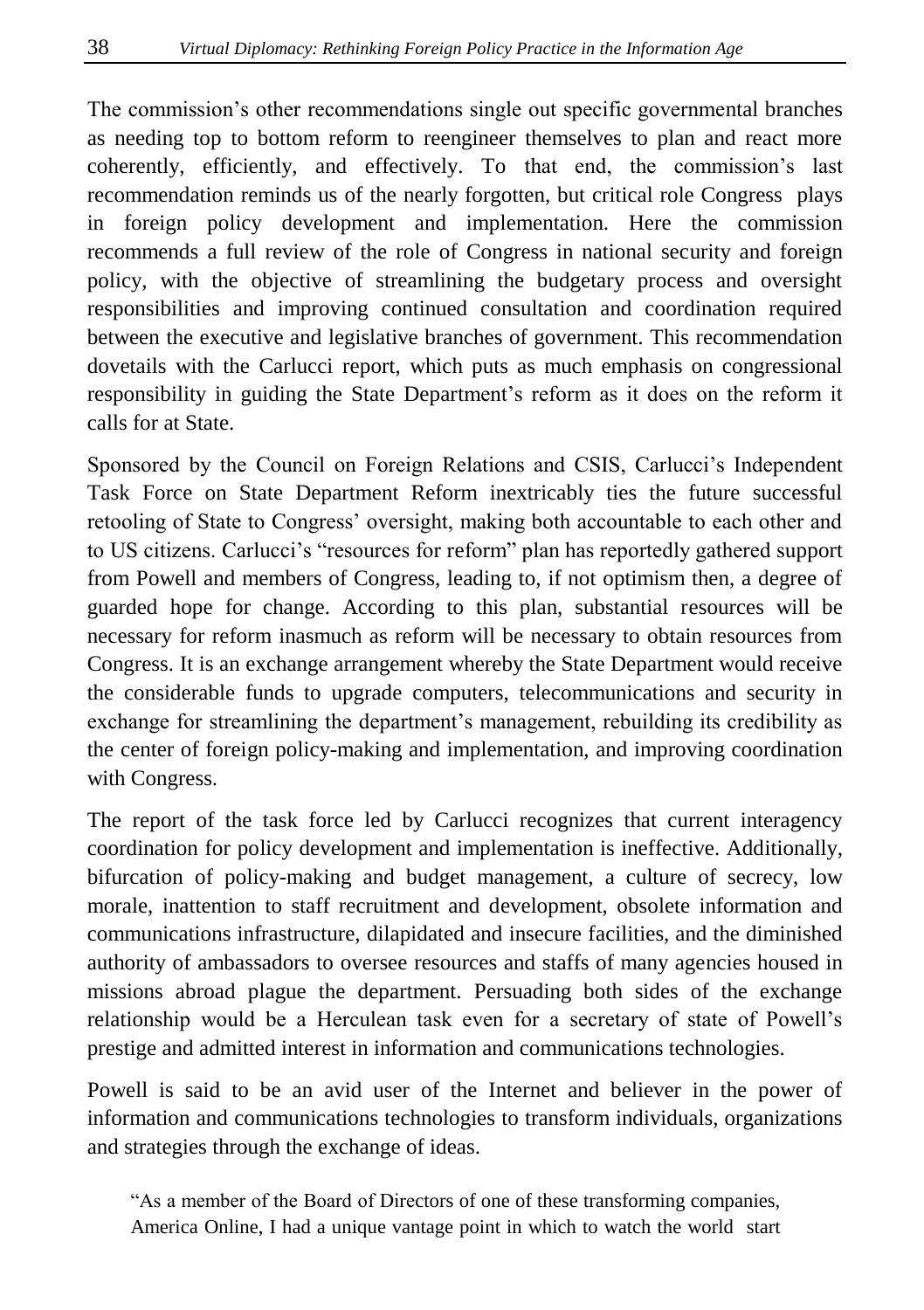to transform itself," he testified to Congress. "America Online and its various services have over 100 million people connected electronically," Powell added, "[t]hey can Instant Message; they can e-mail; they can trade photos, papers, ideas, dreams, capital, likes and dislikes, all done without customs posts, visas, passports, tariffs, guard towers or any other way for governments to interfere."<sup>25</sup>

What is needed, exhorts the Carlucci report, is a presidential directive on foreign policy reform to emphasize that such reform is a top national security priority: "No government bureaucracy is in greater need of reform than the Department of State." Other findings call for issuing guidance to reaffirm the role of the secretary of state as the principal adviser to the president on US foreign policy and as the director of a department responsible for foreign policy-making and implementation; reinforce the ambassador"s coordinating authority in their missions abroad; and reinstate the national security advisor as the principal coordinator who oversees and integrates the various elements of a national security policy and its budget.<sup>26</sup>

These reports necessarily involve more than the Department of State as their foci in their discussion of needed reform in the US foreign policymaking institutions. These include the US Congress, National Security Council, and US Agency for International Development. So, too, the Department of Defense, and the implications of its own internal reviews, merits a fuller discussion of its role as a foreign policy implementer. That discussion, however, is beyond the scope of this paper.

#### **5. Seizing Foreign Affairs Reforms: What, When, and How Much?**

Since the inauguration of President George W. Bush, actions taken by the White House and debates in Congress suggest that the time for foreign affairs reform has finally arrived. The fate of its depth, extent and ultimate impact remains in the hands of the leading national security decision-makers and implementers. Presently, the reorganization of the National Security Council and the willingness of members of Congress to invest in the modernization of the State Department reflect an acknowledgement of the need to reorganize, driven mostly by perceptions of threats and conflicts in the global environment. But, why would reform work now? In congressional testimony, Carlucci optimistically summed it up: "You"ve got the right leadership. You've got the right Congress. It's the right time."<sup>27</sup>

Less than a month after taking office, on February 13, 2001, Bush issued his first National Security Presidential Directive (NSPD-1) on the subject of the organization of the National Security Council (NSC), defining national security as "the defense of the United States of America, protection of [the country"s] constitutional system of government, and the advancement of United States interests around the globe."<sup>28</sup> It reaffirmed the advisory role of the NSC and its focus on "the integration of domestic,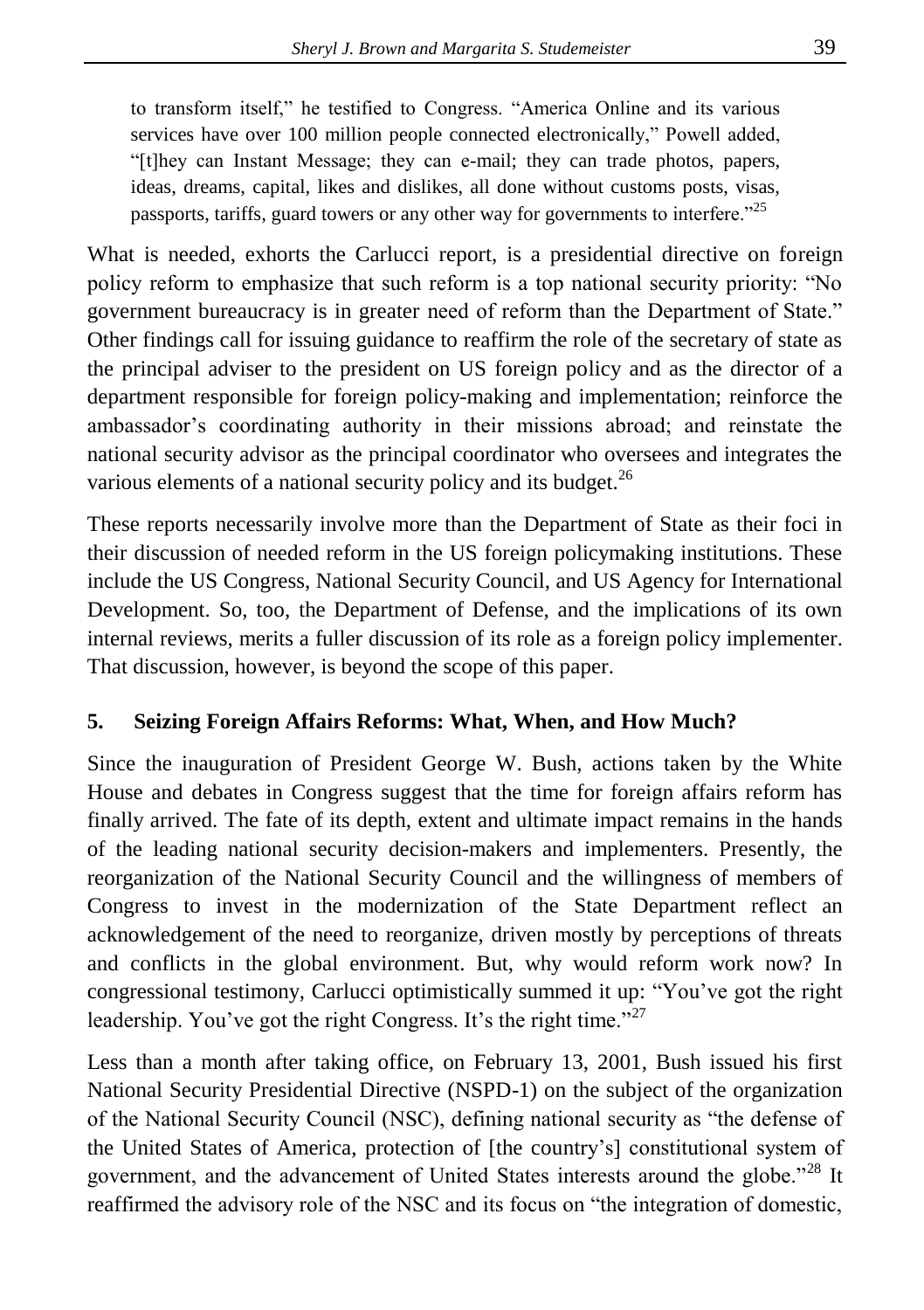foreign, and military policies relating to national security," according to the National Security Act of 1947, as amended.

The recent structural modifications to the NSC, also spelled out in NSPD-1 reflect, as in past presidential administrations, management styles, personal relationships and, in this discussion, more importantly, changing requirements. The new NSC has been described as a leaner and less visible body focused on both "geopolitics" and "geoeconomics," or "old world" and "new world" issues, under the leadership of Condoleezza Rice. Interestingly, today"s NSC is reminiscent of that of President George H. Bush, who reorganized the body to include a Principals Committee, Deputies Committee, and eight Policy Coordinating Committees (PCCs). The current Bush administration has adopted a similar structure but instead of eight PCCs, the NSC encompasses six regional PCCs and eleven functional PCCs. The regional ones are: Europe and Eurasia, Western Hemisphere, East Asia, South Asia, Near East and North Africa, and Africa. The functional PCCs focus on democracy, human rights, and international operations; international development and humanitarian assistance; global environment; international finance; transnational economic issues; counterterrorism and national preparedness; defense strategy, force structure and planning; arms control; proliferation, counterproliferation and homeland defense; intelligence and counterintelligence; records access and information security. As a result, the system of Interagency Working Groups adopted under the Clinton administration was abolished by NSPD-1, transferring the oversight of the ongoing interagency activities to relevant regional or functional PCCs. Also, NSPD-1 upholds an expanded attendance at NSC meetings as established under the Clinton administration. Thus, the NSC meetings include the secretary of the treasury, the president"s assistant for economic policy (who is also head of the National Economic Council), the president"s chief of staff and his national security adviser.

On the legislative side, the willingness of Congress to support reform of the State Department was tested during hearings on the Carlucci report earlier in 2001. Although Senate and House members expressed support for the report"s recommendations, members questioned the level of the department's commitment, readiness, accountability and transparency expected by Congress. One House member pointed out that many of the reforms advocated by the Carlucci report do not require additional resources, citing the report"s recommendations to right-size US missions abroad, to strengthen the authority of the ambassadors and to improve interagency coordination. The same member also noted that funding for embassy construction, security and information technology had already been provided over the last three years and criticized what he described as the department"s resilience to change. "I suggest to you," the member continued, "that the most relevant question now before this committee is not, "Have we provided enough money?" But rather, the question is,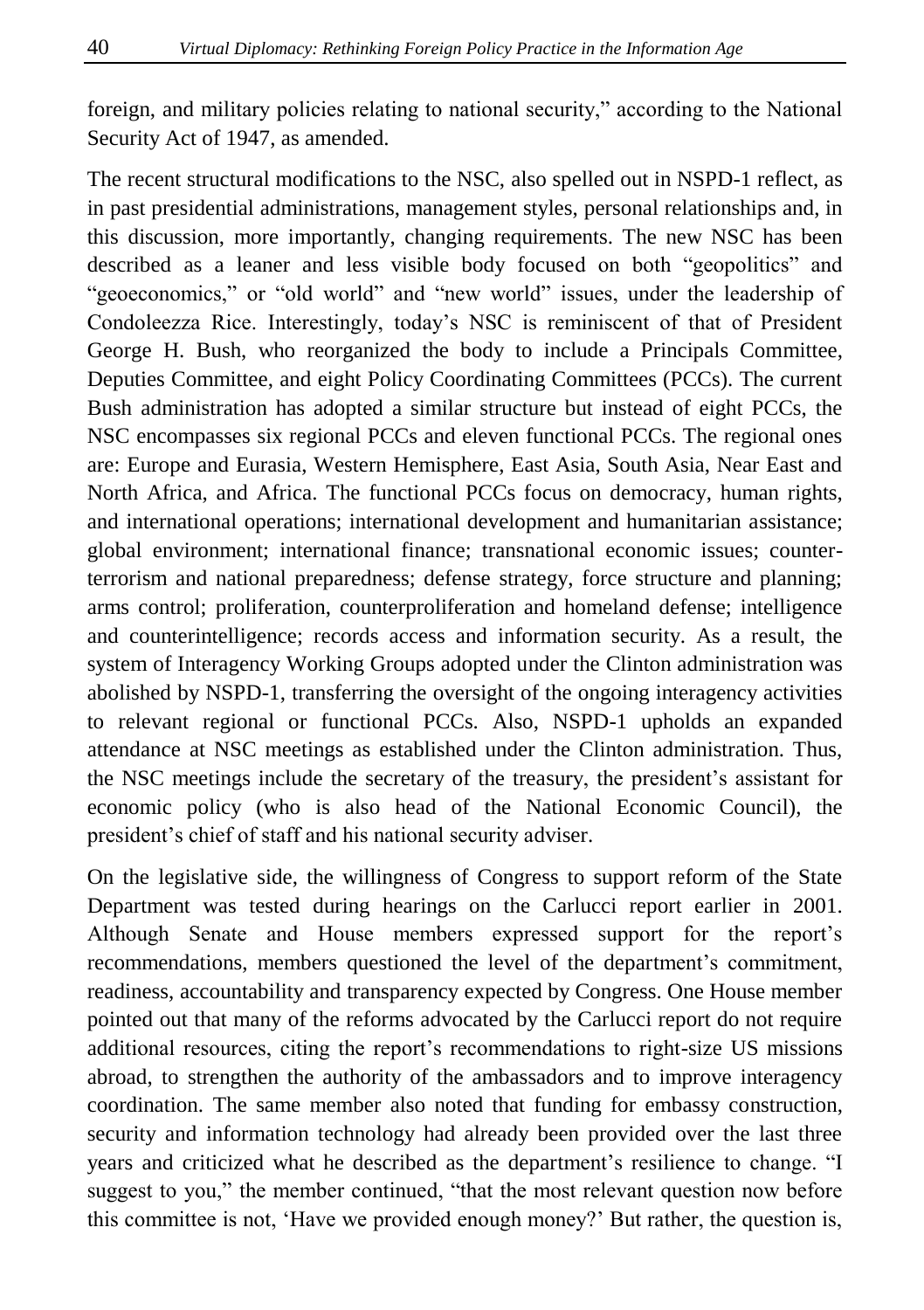"Is the State Department up to the task of responsibly managing the money it"s been given and the mission given to it by the Congress?"" In the Senate, members affirmed the department's need for additional funding. Even so, their questions reflected a concern about issues dealing with human resources policy, internal management, roles and responsibilities among foreign affairs and defense entities, and interagency coordination.<sup>29</sup>

A month after these hearings, on March 12, 2001, the Bush administration proposed an almost 14 percent increase in funding for the State Department in fiscal year 2002 beginning in October 2001. The administration"s budget proposal stresses two priorities, both of which affect diplomatic and consular operations—that is, hiring additional foreign and civil service officers and the acquisition of modern information technology. A third priority contained in the proposed budget is to bolster embassy security and provide for the construction of several new embassies. The proposed increase—from the current \$6.6 billion to \$7.51 billion—was regarded as a clear victory for Powell. Now, as the congressional member mentioned earlier inquired, "Is the State Department up to the task of responsibly managing the money  $\dots$  and the mission given to it by the Congress?"

## **6. Conclusions**

In the foreseeable future, although the United States will likely continue to be a hegemon with economic, technological, military and diplomatic influence unparalleled in the world, diplomacy will be even more complicated than it is today. The United States will be forced to respond to problems on both sides of the widening global gap, when the benefits of globalization will leave many behind. In this context, states and their foreign affairs ministries will encounter "old world" and "new world" threats and conflicts, and will need to practice both realpolitik and noopolitik. It is the only prudent course for them to take in this increasingly complex interdependent globe. If the current Bush administration is to succeed in the conduct of diplomacy, it must find a formula that refits the foreign affairs structure to the transforming diplomatic environment.

It is too early to tell if US foreign policy-makers have the sufficient political will to enact and implement the recommendations of blue-ribbon commissions integrated by prestigious scholars and talented practitioners. Despite worthy predecessors, neither the Carlucci nor the National Security Commission report however is ultimately sufficient in itself. The changes the world and the United States—as the principal global player—are undergoing are too fundamental and we are in the midst of them. Consequently, everything so far proposed is necessarily too little, too late. Yet we are saved by the reality that everyone is in the same situation. That said, attending to the recommendations made in the sweeping national security commission"s report and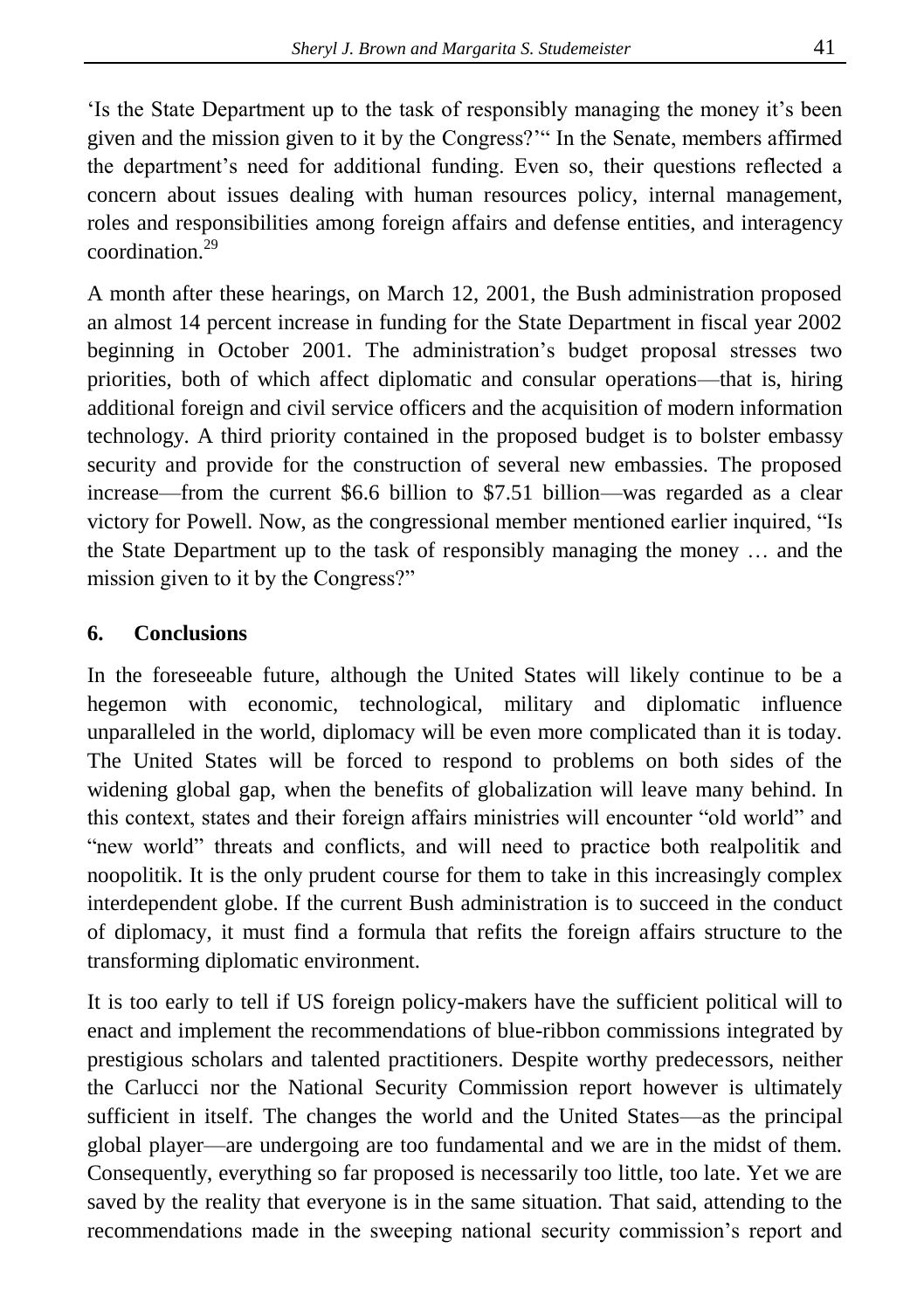implementing the Carlucci report"s practical action plan for the State Department cannot but help aid the foreign policy establishment"s transition into the Information Age. Early indications from initial reform activities both at State and the National Security Council suggest that these reports have not fallen on deaf ears. There's promise of a serious effort afoot, finally.

DISCLAIMER: The views expressed in this article do not necessarily reflect those of the United States Institute of Peace, which does not advocate specific policies.

#### **Notes:**

 $\mathbf{1}$ <sup>1</sup> At its broadest, the term "virtual diplomacy" signifies the altered diplomacy associated with the emergence of a networked globe. At its narrowest, "virtual diplomacy" comprises the decision-making coordination, communication and practice of foreign affairs as they are conducted with the aid of information and communications technologies in the wake of the changes brought about by the computer and telecommunications industries.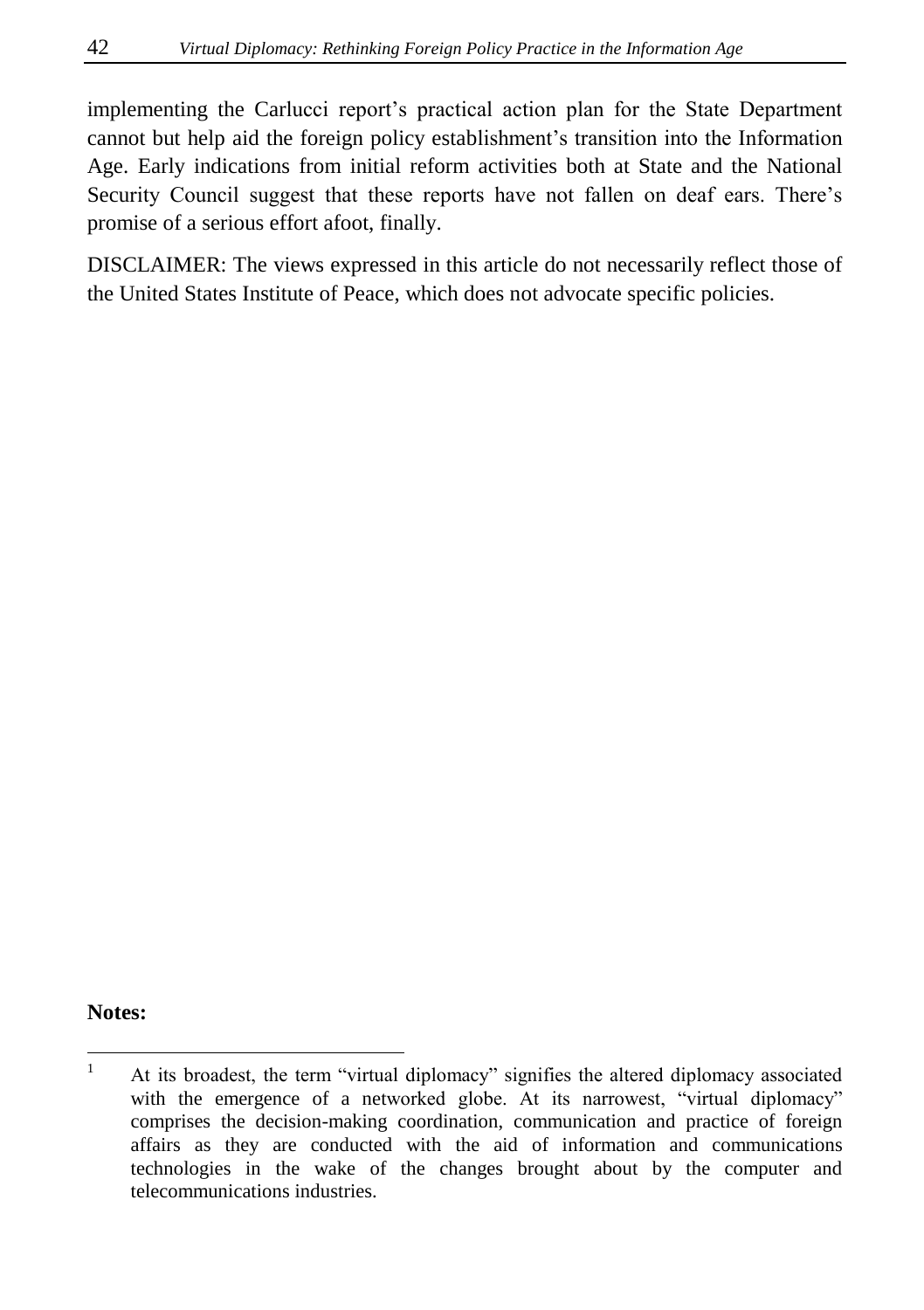- $\overline{2}$ <sup>2</sup> Gordon Smith, "Reinventing Diplomacy: A Virtual Necessity," *Virtual Diplomacy Series* (February 25, 1999). Available at [http://www.usip.org/oc/vd/vdr/gsmithISA99.html,](http://www.usip.org/oc/vd/vdr/gsmithISA99.html) accessed July 30, 2001.
- <sup>3</sup> Robert O. Keohane and Joseph S. Nye, Jr., *Power and Interdependence: World Politics in Transition* (Boston: Little Brown, 1977).
- <sup>4</sup> Robert O. Keohane and Joseph S. Nye, Jr., "Power and Interdependence in the Information Age," *Foreign Affairs* 77, 5 (September/October 1998): 81-94.
- 5 James N. Rosenau, "States, Sovereignty, and Diplomacy in the Information Age," *Virtual Diplomacy Series* (February 25, 1999). Available [http://www.usip.org/oc/vd/vdr/](http://www.usip.org/oc/vd/vdr/%20jrosenauISA99.html)  [jrosenauISA99.html,](http://www.usip.org/oc/vd/vdr/%20jrosenauISA99.html) accessed July 30, 2001.
- 6 Jean-Marie Guéhenno, *The End of the Nation-State* (Minneapolis: University of Minnesota Press, 1995).
- <sup>7</sup> Rosenau, "States, Sovereignty, and Diplomacy in the Information Age."
- <sup>8</sup> Guehenno, *The End of the Nation-State.*
- 9 John Arquilla and David Ronfeldt, "What if There is a Revolution in Diplomatic Affairs?," *Virtual Diplomacy Series* (February 25, 1999). Available [http://www.usip.org/oc/vd/vdr/ronarqISA99.html,](http://www.usip.org/oc/vd/vdr/ronarqISA99.html) accessed July 30, 2001.
- <sup>10</sup> U.S. National Intelligence Council. *Global Trends 2015: A Dialogue About the Future With Nongovernment Experts* ([Washington, DC: December 2000). Available @ [http://www.cia.gov/cia/publications/globaltrends2015/.](http://www.cia.gov/cia/publications/globaltrends2015/)
- $\frac{11}{12}$  Ibid.
- Ibid.
- $13$  Ibid.
- $<sup>14</sup>$  Ibid.</sup>
- <sup>15</sup> Frank C. Carlucci and Ian Joseph Brzezinski, *State Department Reform* (Washington, DC: Council on Foreign Relations and the Center for Strategic and International Studies, 2001). Available @ [http://www.cfr.org/public/resource.cgi?pub!3890.](http://www.cfr.org/public/resource.cgi?pub!3890)
- <sup>16</sup> U.S. Commission on National Security /21<sup>st</sup> Century, *Road Map for National Security: Imperative for Change*. (Washington, DC: March 15, 2001).
- <sup>17</sup> Richard Burt and Olin Robinson, et al., *Reinventing Diplomacy in the Information Age* (Washington, DC: Center for Strategic and International Studies, October 1998). Available @ [http://www.csis.org/ics/dia/final.html.](http://www.csis.org/ics/dia/final.html)
- <sup>18</sup> Frank Carlucci, et al., *Equipped for the Future: Managing U.S. Foreign Affairs in the 21st Century* (Washington, DC: Henry L. Stimson Center, October 1998). Available @ [http://www.stimson.org/pubs/ausia/#final.](http://www.stimson.org/pubs/ausia/#final)
- <sup>19</sup> Burt, et al., *Reinventing Diplomacy in the Information Age*.
- <sup>20</sup> Carlucci, et al., *Equipped for the Future*.
- <sup>21</sup> U.S. Commission on National Security /21<sup>st</sup> Century. *Road Map for National Security.*
- $^{22}$  Ibid.
- $23$  Ibid
- $24$  Ibid.
- <sup>25</sup> Colin Powell, "Town Hall Meeting" (Washington, D.C., January 25, 2001). Available  $\omega$ [http://www.state.gov/secretary/rm/2001/index.cfm?docid=24,](http://www.state.gov/secretary/rm/2001/index.cfm?docid=24) accessed July 30, 2001.